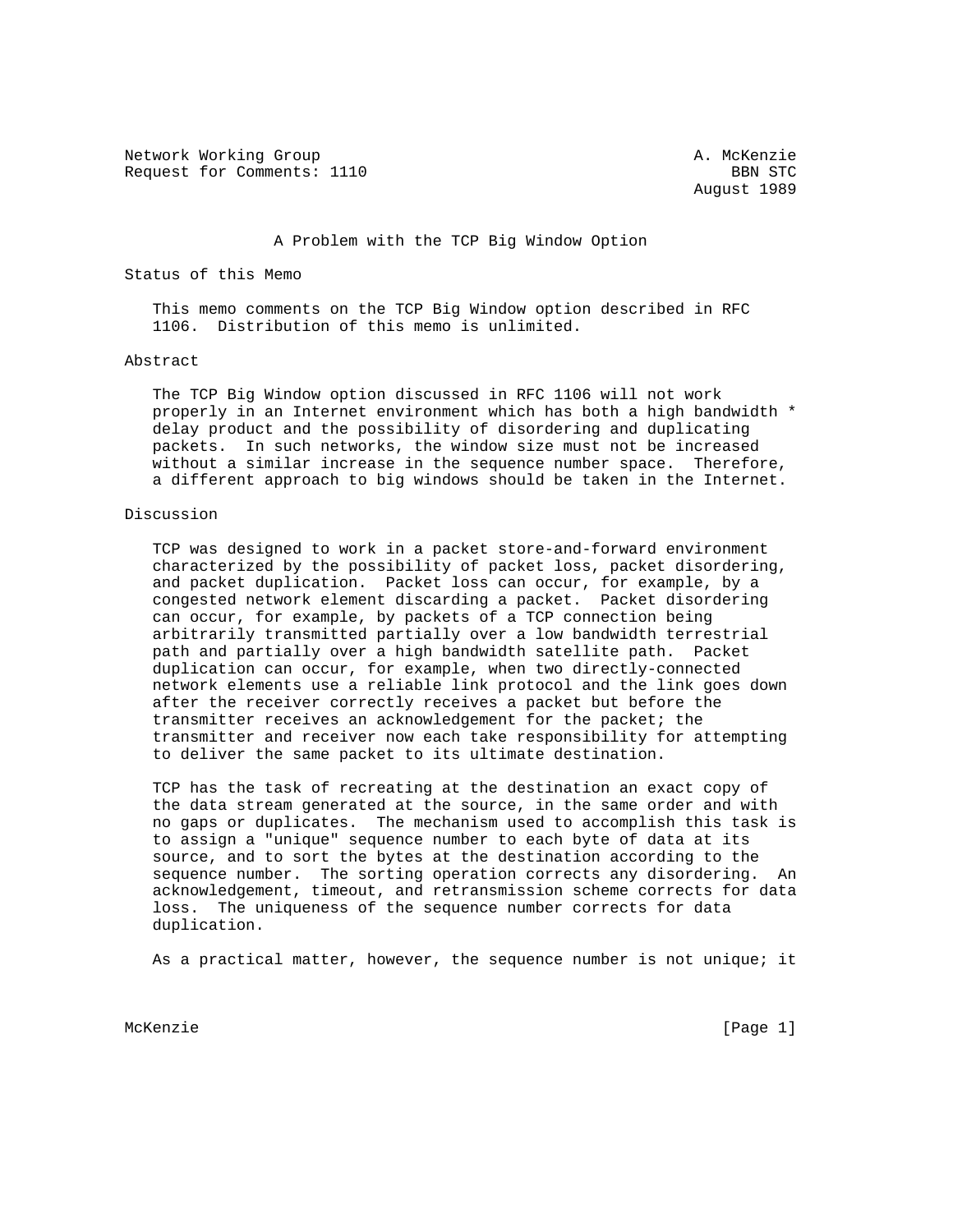is contained in a 32-bit field and therefore "wraps around" after the transmission of 2\*\*32 bytes of data. Two additional mechanisms are used to insure the effective uniqueness of sequence numbers; these are the TCP transmission window and bounds on packet lifetime within the Internet, including the IP Time-to-Live (TTL). The transmission window specifies the maximum number of bytes which may be sent by the source in one source-destination roundtrip time. Since the TCP transmission window is specified by 16 bits, which is 1/65536 of the sequence number space, a sequence number will not be reused (used to number another byte) for 65,536 roundtrip times. So long as the combination of gateway action on the IP TTL and holding times within the individual networks which interconnect the gateways do not allow a packet's lifetime to exceed 65,536 roundtrip times, each sequence number is effectively unique. It was believed by the TCP designers that the networks and gateways forming the internet would meet this constraint, and such has been the case.

 The proposed TCP Big Window option, as described in RFC 1106, expands the size of the window specification to 30 bits, while leaving the sequence number space unchanged. Thus, a sequence number can be reused after 4 roundtrip times. Further, the Nak option allows a packet to be retransmitted (i.e., potentially duplicated) by the source after only one roundtrip time. Thus, if a packet becomes "lost" in the Internet for only about 5 roundtrip times it may be delivered when its sequence number again lies within the window, albeit a later cycle of the window. In this case, TCP will not necessarily recreate at the destination an exact copy of the data stream generated at the source; it may replace some data with earlier data.

 Of course, the problem described above results from the storage of the "lost" packet within the net, and its subsequent out-of-order delivery. RFC 1106 seems to describe use of the proposed options in an isolated satellite network. We may hypothesize that this network is memoryless, and thus cannot deliver packets out of order; it either delivers a packet in order or loses it. If this is the case, then there is no problem with the proposed options. The Internet, however, can deliver packets out of order, and this will likely continue to be true even if gigabit links become part of the Internet. Therefore, the approach described in RFC 1106 cannot be adopted for general Internet use.

McKenzie [Page 2]